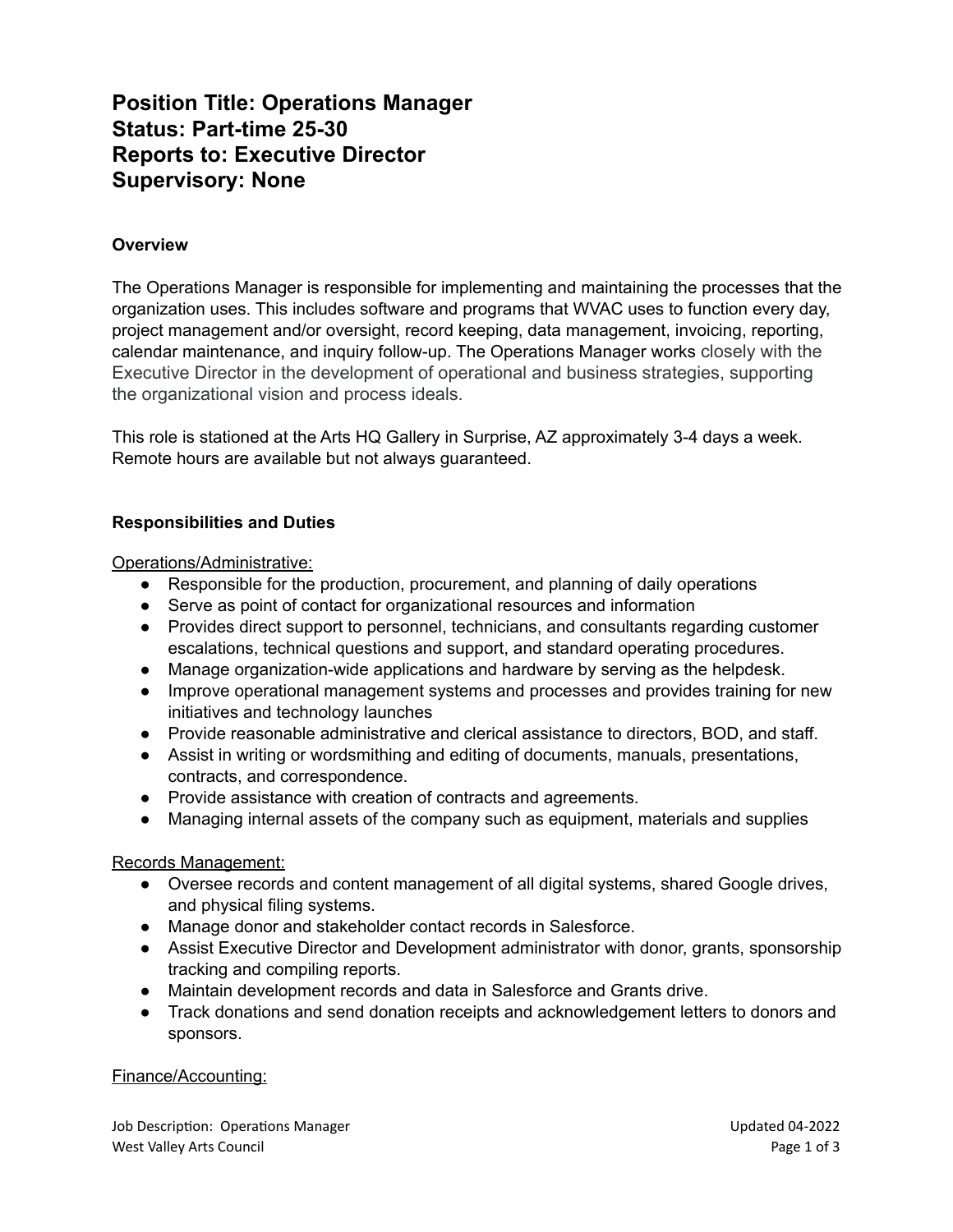- Assist Payroll in processing biweekly payroll (payroll reports, approvals, and PTO requests)
- Assist Finance team with tax filing and preparing for yearly financial reviews/audits.
- Assist Finance team with accounting documentation and accounts reconciliation.
- Assist Finance team with compiling and sending monthly banking, ACF, and investment statements
- Prepare and make weekly (whenever applicable) deposits to the bank.
- Assist staff with mileage, travel, and expense reimbursements.
- Process Artist purchase orders for payment for retail and exhibit art sales
- Research and resolve vendor or artist payment issues.
- Budget tracking assistance for programs and ad-hoc events/ projects/ grants

# Human Resources:

- Manage recruitment process of staff and interns job posting, applicant tracking, scheduling interviews, corresponding with applicants.
- Manage new hire process (pre-onboarding) while complying to federal and state regulations
- Provide new employee onboarding, including orientation and training on office equipment, software, and WVAC's policies and procedures.
- Manage personnel related records, forms, and documentation
- Act as the HR Generalist for staff

# Internship Program:

- Assist the Executive Director with assessing organizational needs for interns.
- Act as advocate and point of contact for resources, schedule changes, and scheduling one-to-one with a career related mentor, if not the supervisor.
- Assist supervisor with intern's progress: evaluations and compliance with internship objectives
- Track internship timesheets
- Develop internship program evaluation surveys and compile data for analysis

# **Knowledge, Skills, & Abilities**

- Must be an energetic professional who is comfortable wearing multiple hats.
- Must be highly organized, detail-oriented, and self-motivated in order to prioritize a wide range of administrative and executive support related responsibilities in a deadlinedriven, sometimes fast-paced and changing environment.
- Adept with learning and using technology (computers, office equipment, databases, software).
- Excellent English communication skills, oral and written.
- Knowledge of best practices in office operations and management, including human relations and records management.
- Adept at creative problem-solving, anticipating and resolving issues quickly.
- Ability to take initiative and make decisions independently when necessary or required.
- Familiar with rules and regulations pertaining to non-profit organizations.